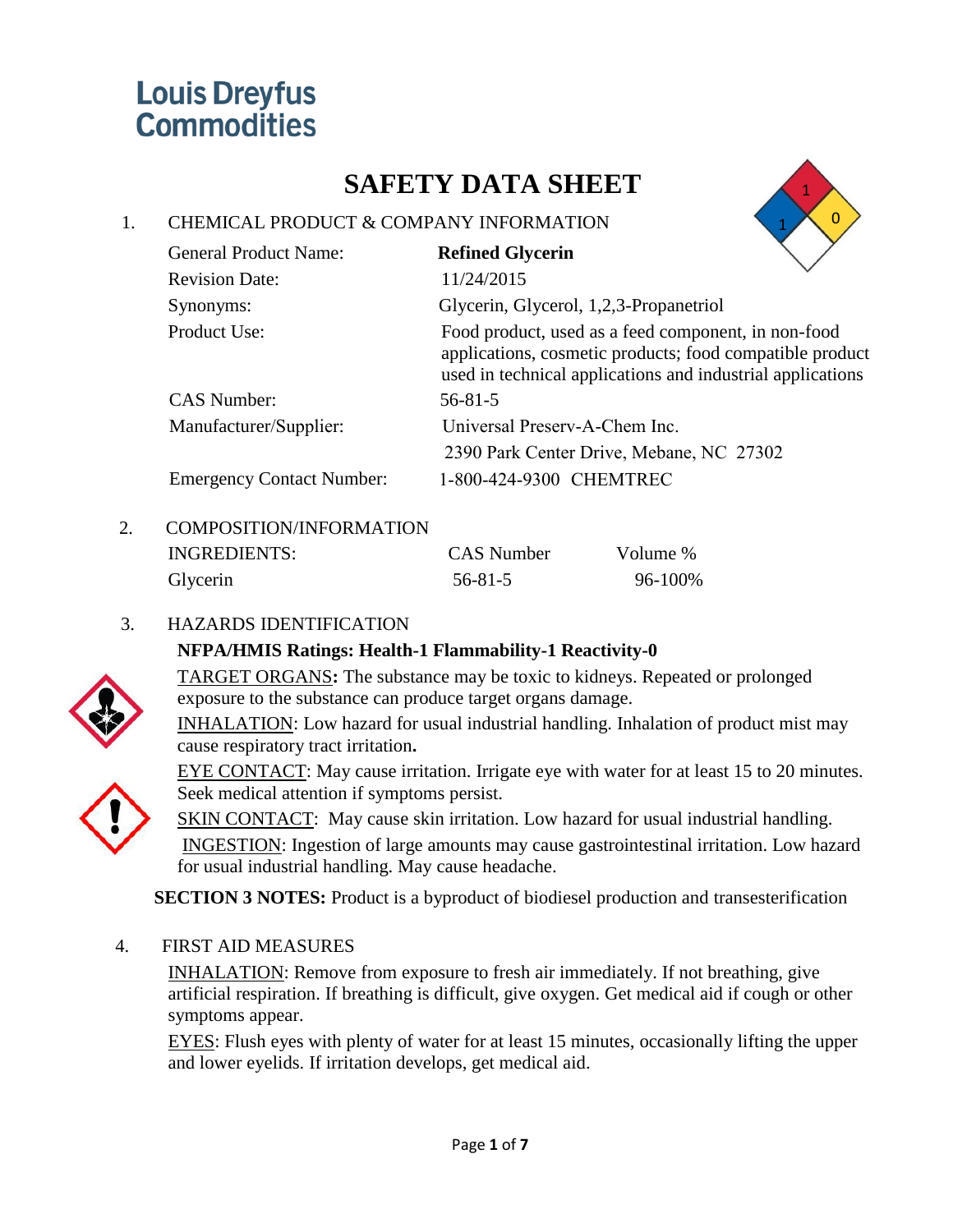SKIN: Flush skin with plenty of soap and water for at least 15 minutes while removing contaminated clothing and shoes. Seek medical care if irritation develops or persists. Wash clothing before reuse.

INGESTION: Ingestion of large amounts may cause gastrointestinal irritation. Low hazard for usual industrial handling. May cause headache.

**Notes to Physician:** Treat symptomatically and supportively.

## **SECTION 4 NOTES: material is water soluble**

### 5. FIRE FIGHTING MEASURES

- Flash Point:  $>350^{\circ}$ F (176°C)
- Flammability limits: None known
- Auto-ignition Temperature: Not known

### NFPA HAZARD CLASSIFICATION

Health: 1 Flammability: 1 Reactivity: 0 Other: none

#### HMIS HAZARD CLASSIFICATION

Health: 1 Flammability: 1 Reactivity: 0 Protections: Gloves. Wear appropriate respirator when ventilation is inadequate. Safety glasses.

#### EXTINGUISHING MEDIA:

Use dry chemical, foam, halon, CO2, or water spray (fog). Water stream may splash the burning liquid and spread fire.

## SPECIAL FIRE FIGHTING PROCEDURES:

Use water spray to cool drums exposed to fire. Hazardous Combustion Products: Carbon oxides, sodium oxides

#### UNUSAL FIRE AND EXPLOSION HAZARDS:

Oil soaked rags can cause spontaneous combustion if not handled properly. Before disposal, wash rags with soap and water and dry in well-ventilated area. Firefighters should use self-contained breathing apparatus to avoid exposure to smoke and vapor.

## 6. ACCIDENTAL RELEASE MEASURES CLEAN-UP PROCEDURES

Remove sources of ignition, contain spill to smallest area possible. Stop leak if possible. Pick up small spills with absorbent materials such as paper towels, "Oil Dry", sand, or dirt. Recover large spills for salvage or disposal. Wash hard surfaces with safety solvent or detergent to remove remaining oil film. Greasy nature will result in a slippery surface.

## 7. HANDLING AND STORAGE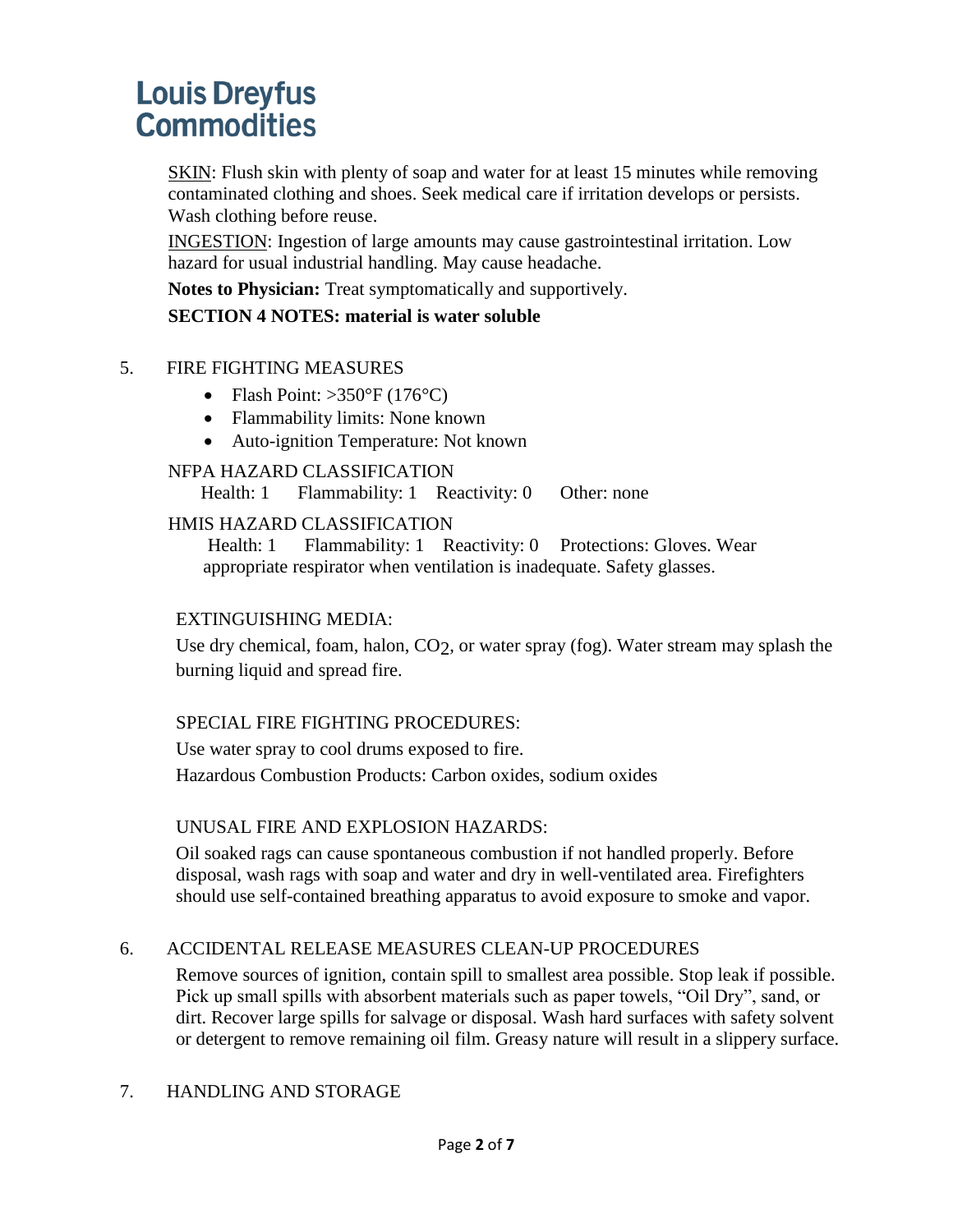Store in closed containers between 50°F and 120°F. Drums: Protect against physical damage. Bulk storage: Store in standard flammable liquid storage tanks. To maintain product quality do not store in heat or direct sunlight. Keep away from oxidizing agents, excessive heat, and ignition sources. Store and use in well ventilated areas.

### 8. EXPOSURE CONTROL / PERSONAL PROTECTION

| <b>Chemical Name</b>                 | <b>Source</b>           | <b>Type</b> | <b>Exposure Limits</b> | <b>Notes</b>                                          |
|--------------------------------------|-------------------------|-------------|------------------------|-------------------------------------------------------|
| Glycerin mist                        | <b>ACGIH</b>            | <b>TWA</b>  | $10 \text{ mg/m}^3$    | Irritation                                            |
| Glycerin mist, (respirable fraction) | <b>OSHA</b>             | <b>PEL</b>  | $5 \text{ mg/m}^3$     | <b>OSHA Vacated PELs:</b>                             |
| Glycerin mist, (total dust)          | <b>OSHA</b>             | <b>PEL</b>  | $15 \text{ mg/m}^3$    | Glycerin: total dust: 10                              |
| Glycerin mist, (respirable fraction) | <b>OSHA</b>             | <b>TWA</b>  | $5 \text{ mg/m}^3$     | $mg/m3$ TWA;<br>respirable fraction: 5<br>$mg/m3$ TWA |
| Glycerin mist, (total dust)          | California              | <b>TWA</b>  | $10 \text{ mg/m}^3$    |                                                       |
| Glycerin mist,                       | North Carolina          | <b>TWA</b>  | $5 \text{ mg/m}^3$     |                                                       |
| (respirable fraction)                |                         |             |                        |                                                       |
| Glycerin mist, (total dust)          | North Carolina          | <b>TWA</b>  | $10 \text{ mg/m}^3$    | $ -$                                                  |
| Glycerin mist, (respirable fraction) | Oregon                  | <b>TWA</b>  | $5 \text{ mg/m}^3$     |                                                       |
| Glycerin mist, (total dust)          | Oregon                  | <b>TWA</b>  | $10 \text{ mg/m}^3$    |                                                       |
| Glycerin mist                        | Alberta                 | <b>TWA</b>  | $10 \text{ mg/m}^3$    | --                                                    |
| Glycerin mist                        | <b>British Columbia</b> | <b>TWA</b>  | $10 \text{ mg/m}^3$    | $- -$                                                 |
| Glycerin mist, (respirable fraction) | British Columbia        | <b>TWA</b>  | $3$ mg/m <sup>3</sup>  |                                                       |
| Glycerin mist                        | Ontario                 | <b>TWA</b>  | $10 \text{ mg/m}^3$    | $- -$                                                 |
| Glycerin (mist)                      | <b>Ouebec</b>           | <b>TWA</b>  | $10 \text{ mg/m}^3$    | --                                                    |
| Glicerina, niebla                    | Mexico                  | <b>TWA</b>  | $10 \text{ mg/m}^3$    | --                                                    |

#### ENGINEERING CONTROLS:

Use general ventilation, local exhaust suggested in enclosed or confined spaces. If vapors or mists are generated, wear a NIOSH approved organic vapor/mist respirator.

#### PROTECTIVE CLOTHING:

- Eye / face protection Wear safety glasses with side shields (or goggles).
- Skin protection Wear chemical-resistant gloves, footwear and protective clothing appropriate for risk of exposure. Contact glove manufacturer for specific information.
- Respiratory protection If engineering controls do not maintain airborne concentrations below recommended exposure limits (where applicable) or to an acceptable level (in countries where exposure limits have not been established), an approved respirator must be worn. In the United States of America, if respirators are used, a program should be instituted to assure compliance with OSHA 29 CFR 1910.134. Respirator type: Air-purifying respirator with an appropriate air-purifying filter, cartridge or canister.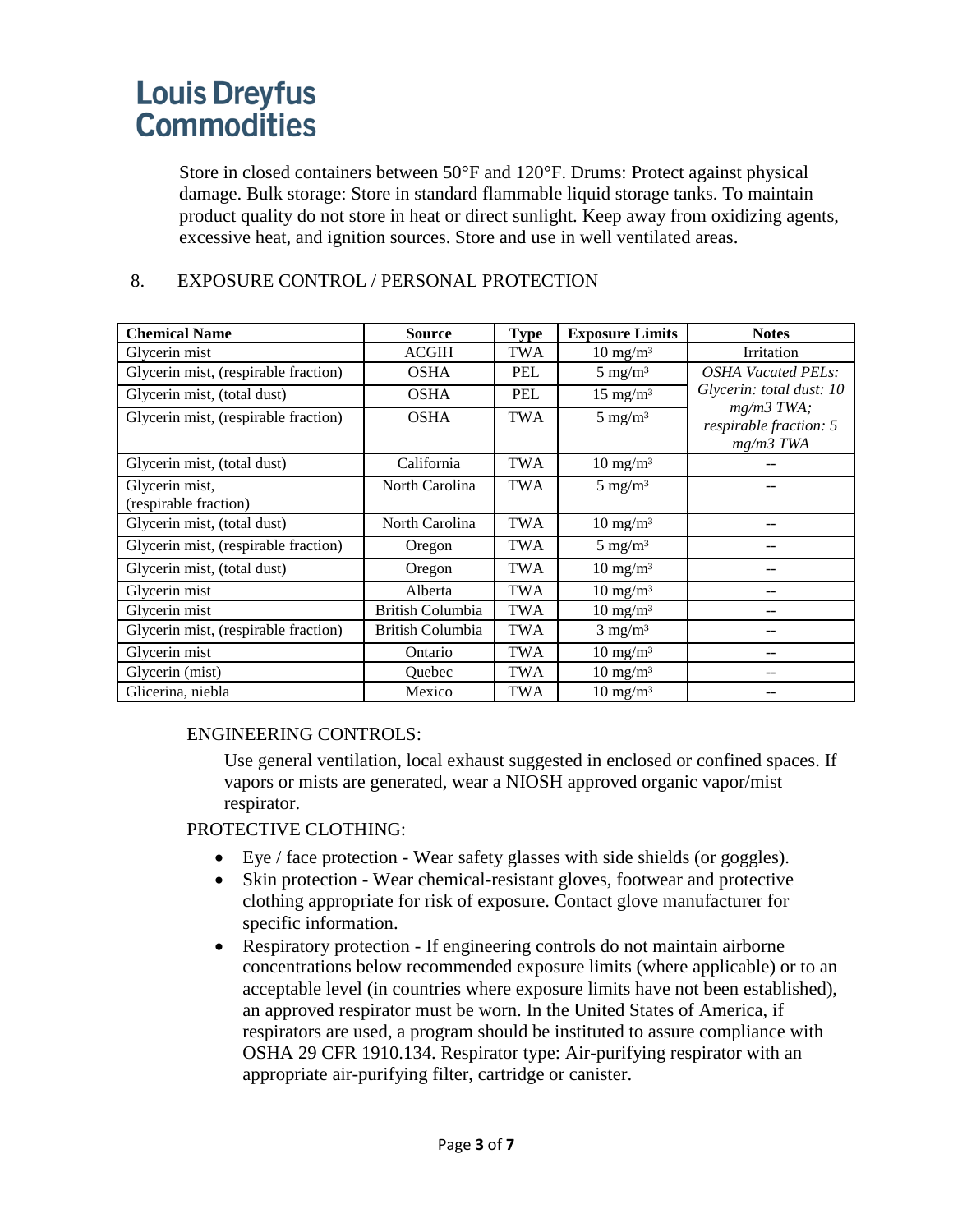#### OTHER PROTECTIVE MEASURES:

Employees must practice good personal hygiene, washing exposed areas of in several times daily and laundering contaminated clothing before re-use.

### 9. PHYSICAL AND CHEMICAL PROPERTIES

Boiling Point, 760 mm Hg:  $>130^{\circ}$ C (266 $^{\circ}$ F) Melting Point: Depends on water content Freezing point:  $< 2^{\circ}$ C (36 $^{\circ}$ F) Specific Gravity (H 20 =1): 1.22-1.24 @25°C (77°F) Solubility in H20, % by Volume: water soluble Vapor Pressure, mm Hg:  $\langle 0.1 \otimes 20$ °C Vapor Density (Air = 1): 3.17  $\omega$  20 °C Evaporation Rate, Butyl Acetate =1:  $>1$ Appearance and Odor: clear to slight yellowish viscous liquid, mild musty odor Percent Volatile: NA Volatile Organic Compounds (VOC): NA Molecular Weight: 92.0

## 10. STABILITY AND REACTIVITY

GENERAL: This product is stable and hazardous polymerization will not occur.

INCOMPATIBLE MATERIALS AND CONDITONS TO AVOID: Strong oxidizers and strong acids. May react violently with acetic anhydride, calcium oxides, chromium oxides and alkali metal hydride.

HAZARDOUS DECOMPOSTION PRODUCTS: Combustion produces carbon monoxide, carbon dioxide along with thick smoke.

#### 11. TOXILOGICAL INFORMATION

Carcinogenicity: CAS# 56-81-5: Not listed by ACGIH, IARC, NIOSH, NTP, or OSHA. Epidemiology: No information available. Teratogenicity: No information available. Reproductive Effects: No information available. Neurotoxicity: No information available. Mutagenicity: No information available. Other Studies: No data available.

- 12. ECOLOGICAL INFORMATION ECOTOXICITY: Not expected to be harmful to aquatic organisms. PERSISTENCE/DEGRADABILITY: No data available on finished product.
- 13. DISPOSAL CONSIDERATIONS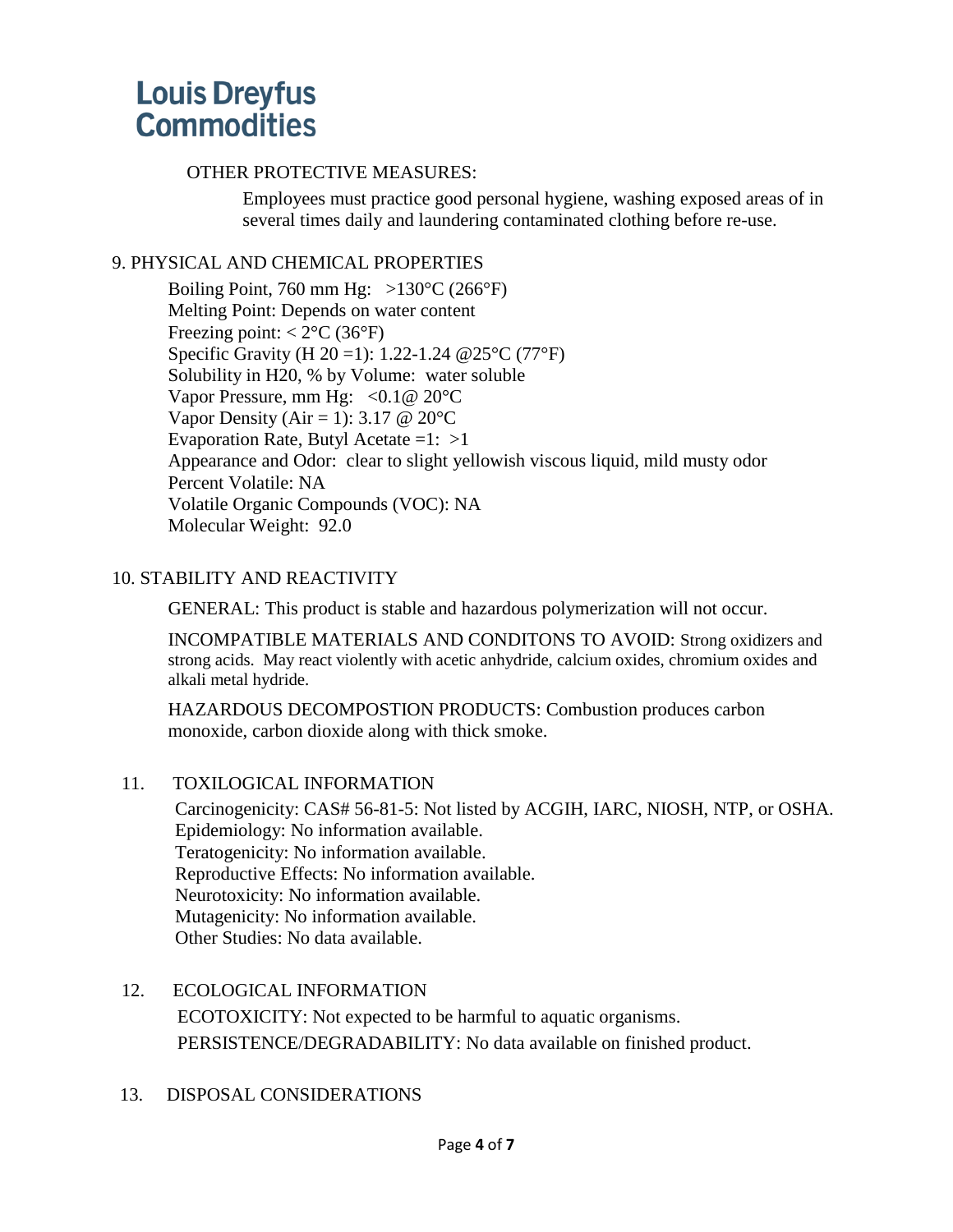Waste may be disposed of by a licensed waste disposal company. Contaminated absorbent material may be disposed of in an approved landfill. Follow local, state, and federal disposal regulations. As supplied, does not meet the definition of RCRA waste under 40 CFR 261. Waste generators must consult state and local hazardous waste regulations to ensure complete and accurate classification.

#### 14. TRANSPORT INFORMATION

UN HAZARD CLASS: N/A

Not regulated as dangerous goods under DOT/IATA/IMDG/TDG

#### 15. REGULATORY INFORMATION:

#### OSHA STATUS:

This product is not hazardous under the criteria of the Federal OSHA Hazard Communication Standard 29 CFR 1910.1200. However, thermal processing and fumes generated from this product may be hazardous as noted in Sections 2 and 3.

TSCA STATUS: This product is listed on TSCA.

CERCLA (Comprehensive Response Compensation and Liability Act): Not reportable.

SARA TITLE III (Superfund Amendments and Reauthorization Act):

Section 302 Extremely Hazardous Substances: None.

Section 311/312 Hazard Categories: Chronic.

Section 313 Toxic Chemicals: None.

#### RCRA STATUS:

If discarded in its purchased form, this product would not be a hazardous waste either by listing or by characteristic. However, under RCRA, it is the responsibility of the product user to determine at the time of disposal, whether a material containing the product or derived from the product should be classified as a hazardous waste, (40 CFR 261.20-24).

#### CALIFORNIA PROPOSITION 65:

The following statement is made in order to comply with the California Safe Drinking Water and Toxic Enforcement Act of 1986. This product contains no chemicals known to the state of California to cause cancer.

OTHER STATE REGULATIONS: None INTERNATIONAL REGULATIONS: None

#### 16. OTHER INFORMATION:

**Allowable Tolerances**: Residues of glycerol are exempted from the requirement of a tolerance when used as a thickener in accordance with good agricultural practices as inert (or occasionally active) ingredients in pesticide formulations applied to growing crops or to raw agricultural commodities after harvest. Glycerol (glycerin) is exempted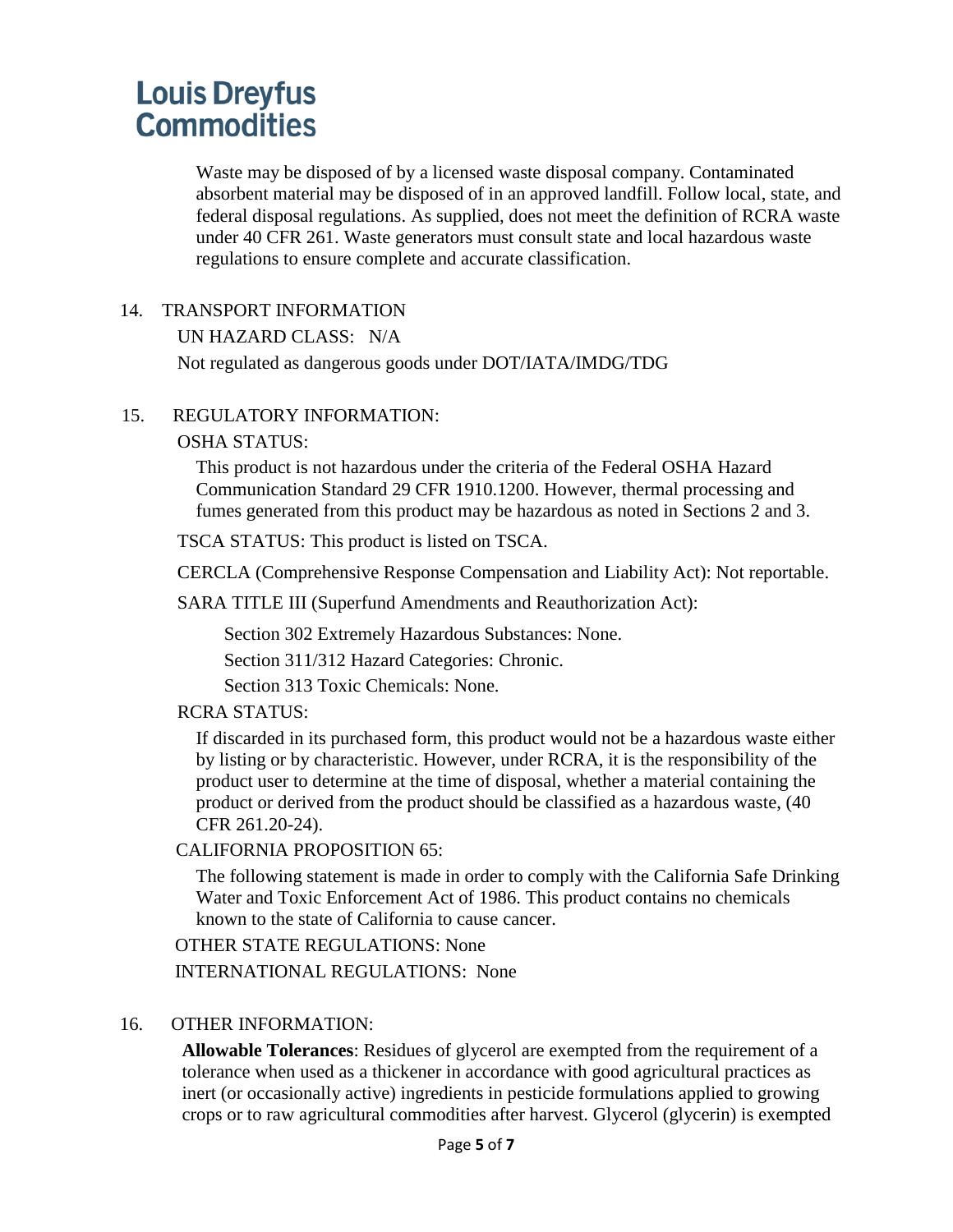from the requirement of a tolerance when used as a solvent and thickener, and meeting specifications of Food Chemical Codex, in accordance with good agricultural practice as inert (or occasionally active) ingredients in pesticide formulations applied to animals.

**Federal CWA Regulations:** None of the chemicals in this product are listed as Hazardous Substances under the CWA. None of the chemicals in this product are listed as Priority Pollutants under the CWA. None of the chemicals in this product are listed as Toxic Pollutants under the CWA.

**State Regulations**: Illinois toxic substances disclosure to employee act: Glycerin Rhode Island RTK hazardous substances: Glycerin Pennsylvania RTK: Glycerin Minnesota: Glycerin Massachusetts RTK: Glycerin Tennessee - Hazardous Right to Know: Glycerin TSCA 8(b) inventory: Glycerin

**OSHA: Hazardous by definition of Hazard Communication Standard (29 CFR 1910.1200). EINECS**: This product is on the European Inventory of Existing Commercial Chemical Substances.

**NIOSH Recommendations**: NIOSH concluded that the documentation cited by OSHA was inadequate to support the proposed PEL (as an 8 hour TWA) of 10 mg/cu m for glycerin (mist).

**Threshold Limit Values:** 8 hr Time Weighted Avg (TWA): 10 mg/cu m. /Glycerin mist/ Excursion Limit Recommendation: Excursions in worker exposure levels may exceed three times the TLV-TWA for no more than a total of 30 min during a work day, and under no circumstances should they exceed five times the TLV-TWA, provided that the TLV-TWA is not exceeded.

**Atmospheric Standards**: This action promulgates standards of performance for equipment leaks of Volatile Organic Compounds (VOC) in the Synthetic Organic Chemical Manufacturing Industry (SOCMI). The intended effect of these standards is to require all newly constructed, modified, and reconstructed SOCMI process units to use the best demonstrated system of continuous emission reduction for equipment leaks of VOC, considering costs, non-air quality health and environmental impact and energy requirements. Glycerol is produced, as an intermediate or a final product, by process units covered under this subpart. Product is not listed as hazardous air pollutant or ozone deplete (Class 1 or 2)

**FIFRA Requirements**: Active ingredient: Glycerol: The active ingredient is no longer contained in any registered pesticide products ... "cancelled." Residues of GLYCEROL are exempted from the requirement of a tolerance when used as a thickener in accordance with good agricultural practices as inert (or occasionally active) ingredients in pesticide formulations applied to growing crops or to raw agricultural commodities after harvest. GLYCEROL is exempted from the requirement of a tolerance when used as a solvent and thickener, and meeting specifications of Food Chemical Codex, in accordance with good agricultural practice as inert (or occasionally active) ingredients in pesticide formulations applied to animals.

**FDA Requirements**: GLYCERIN used as a multiple purpose GRAS food substance in food for human consumption is generally recognized as safe when used in accordance with good manufacturing practice. GLYCERIN used as a general purpose food additive